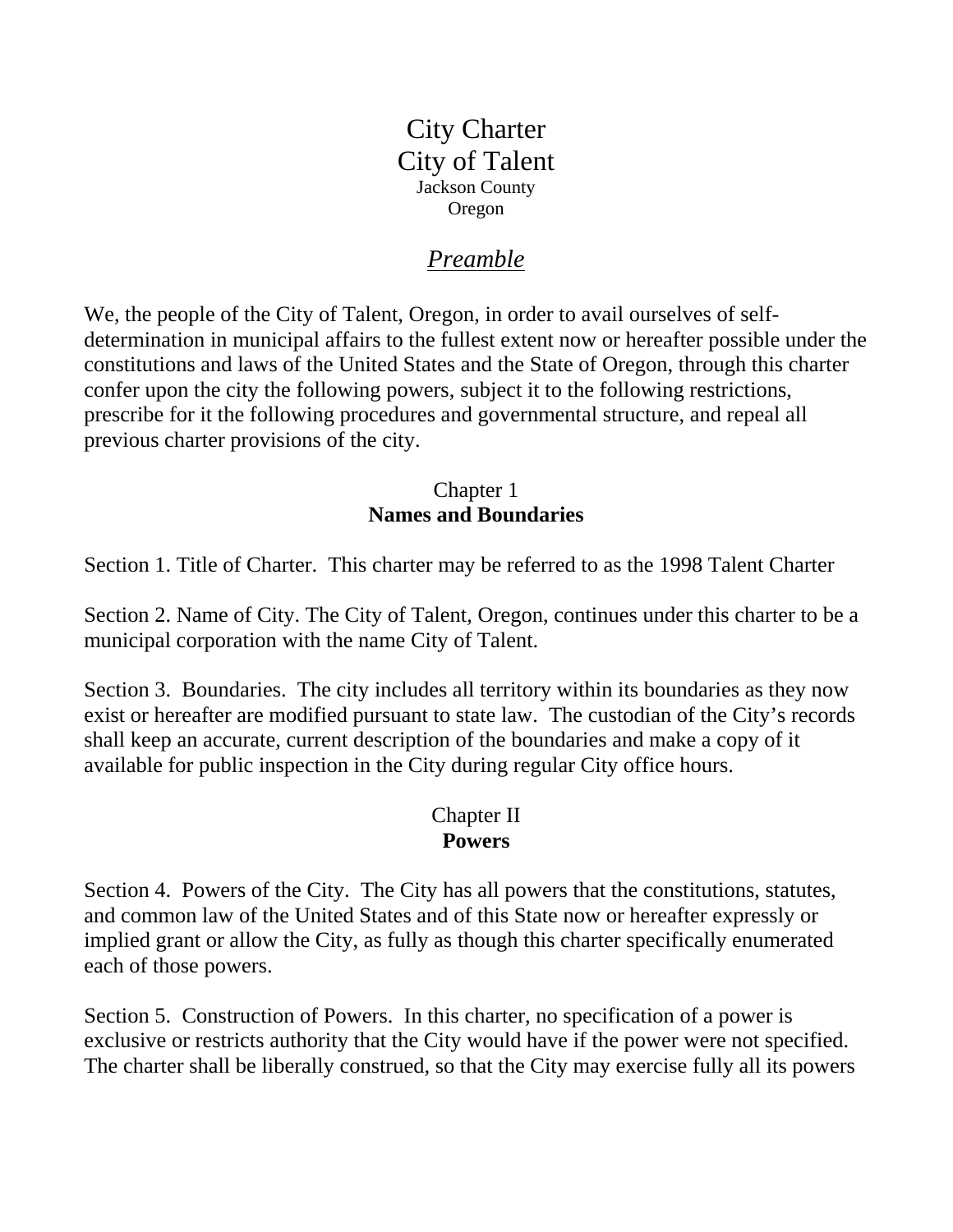possible under this charter and under United States and Oregon law. All powers are continuing unless a specific grant of power clearly indicates the contrary.

Section 6. Distribution of Powers. Except as this charter prescribes otherwise and as the Oregon Constitution reserves municipal legislative power to the voters of the city, all powers of the City are vested in the council.

### Chapter III **Form of Government**

Section 7. Council. As of January 1, 2005, the council consists of six City councilors nominated and elected from the city at large or, in case of one or more vacancies in the Council, the council members whose offices are not vacant.

Section 8. Councilors. The term of office of a councilor in office when this charter is adopted is the term of office for which the councilor has been elected before adoption of the charter (or is elected at the time of the adoption). At each general election after the adoption, three councilors shall be elected at large by position number running from one to six, each for a four-year term. Candidates for Council, starting with their nomination petition, designate the number of the Council seat to which they seek election; further, one candidate may only run for one position at an election.

Section 9. Mayor. The term of office of the mayor in office when this charter is adopted continues until the beginning of the next odd-numbered year after that time. At each subsequent general election a mayor shall be elected for a four-year term.

Section 10. Terms of Office. The term of office of an elective officer who is elected at a general election begins at the first Council meeting of the year immediately after the election and continues until a successor assumes the office.

Section 11. Appointive Offices. A majority of the Council may:

- (1) Create, abolish, and combine appointive City offices except the City Manager and,
- (2) Fill such offices by appointment and vacate them by removal.

# Chapter IV **Council**

Section 12. Rules. The Council shall, by resolution, prescribe rules to govern its meetings and proceedings.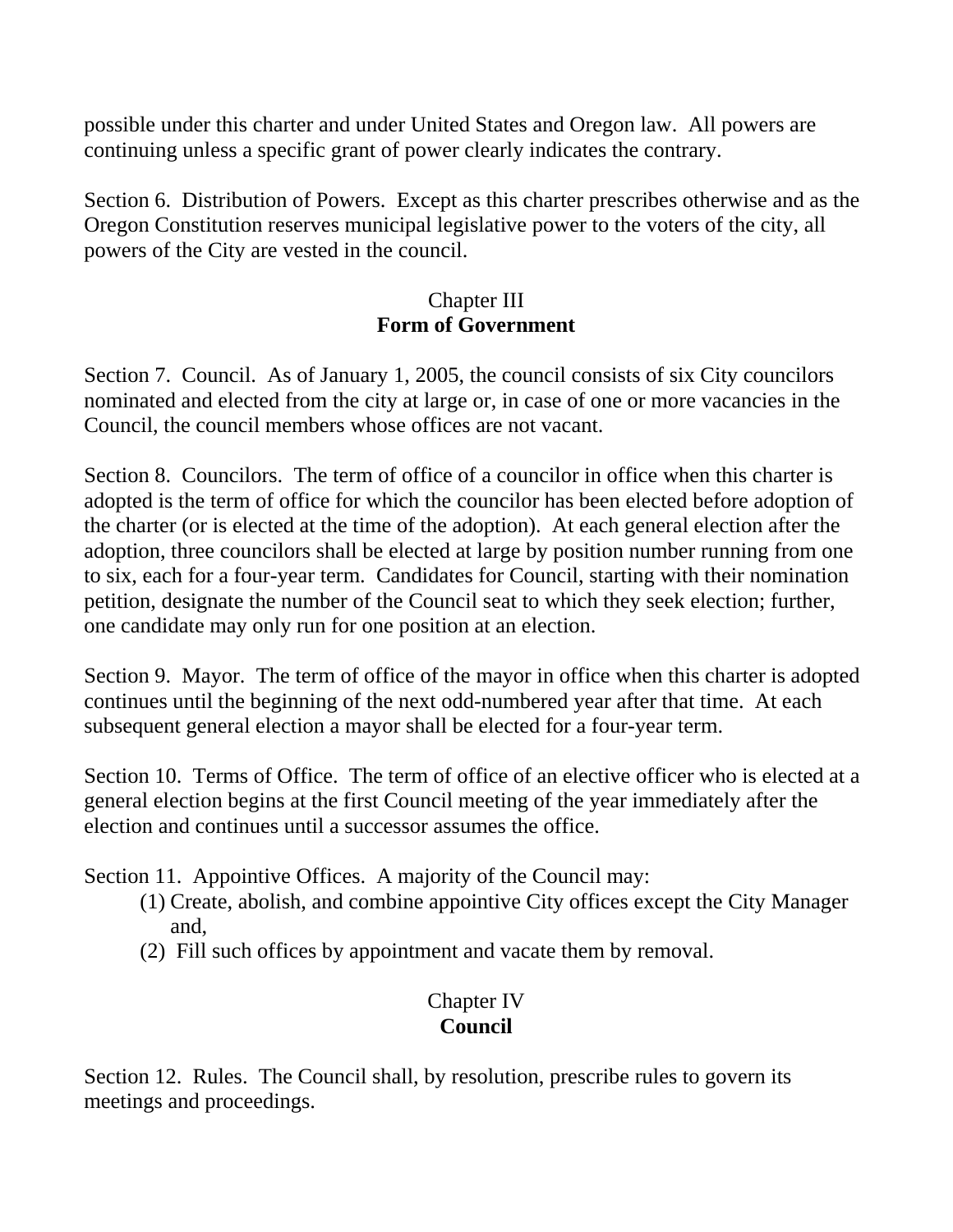Section 13. Meetings. The Council shall meet in the city regularly at least once a month at a time and place designated by Council rules, and may meet at other times in accordance with its rules. The Mayor upon his/her own motion may, or at the request of three councilors shall, by giving notice thereto to all members of the Council then in the city, call a special meeting of the Council.

Section 14. Quorum. A majority of the Council constitutes a quorum for its business.

Section 15. Record of Proceedings. A record of Council proceedings shall be kept and authenticated in a manner prescribed by the Council.

Section 16. Mayor's Functions at Council Meetings.

(1)When present at Council meetings the Mayor shall:

- (a) Preside over deliberations of the Council,
- (b) Preserve order
- (c) Ensure Council rules are observed
- (d) Determine the order of business under the rules

(2) The Mayor or Chair may not vote on any matter of City business unless there is a tie vote. In this situation, the Mayor or Chair, must vote to resolve the tie, and may not abstain.

Section 17. Council President.

- (1) At its first meeting after this charter takes effect and at its first meeting of each odd-numbered year, the council shall elect a president from its councilors.
- (2) The President shall function as mayor when the Mayor is:
	- a. Absent from a Council meeting, or
	- b. Unable to function as mayor.
	- c. When acting as Mayor the Council President shall not be entitled to vote on any matter of City business unless there is a tie. In this situation, the President must vote to resolve the tie, and may not abstain.

Section 18. Vote Required. As of January 1, 2005, the express concurrence of a majority of the Council members present and constituting a quorum is necessary to decide affirmatively a question before the Council.

Section 19. Vacancies. The office of a member of the Council becomes vacant:

- (1) Upon the incumbent's:
	- a. Death,
	- b. Adjudicated incompetence, or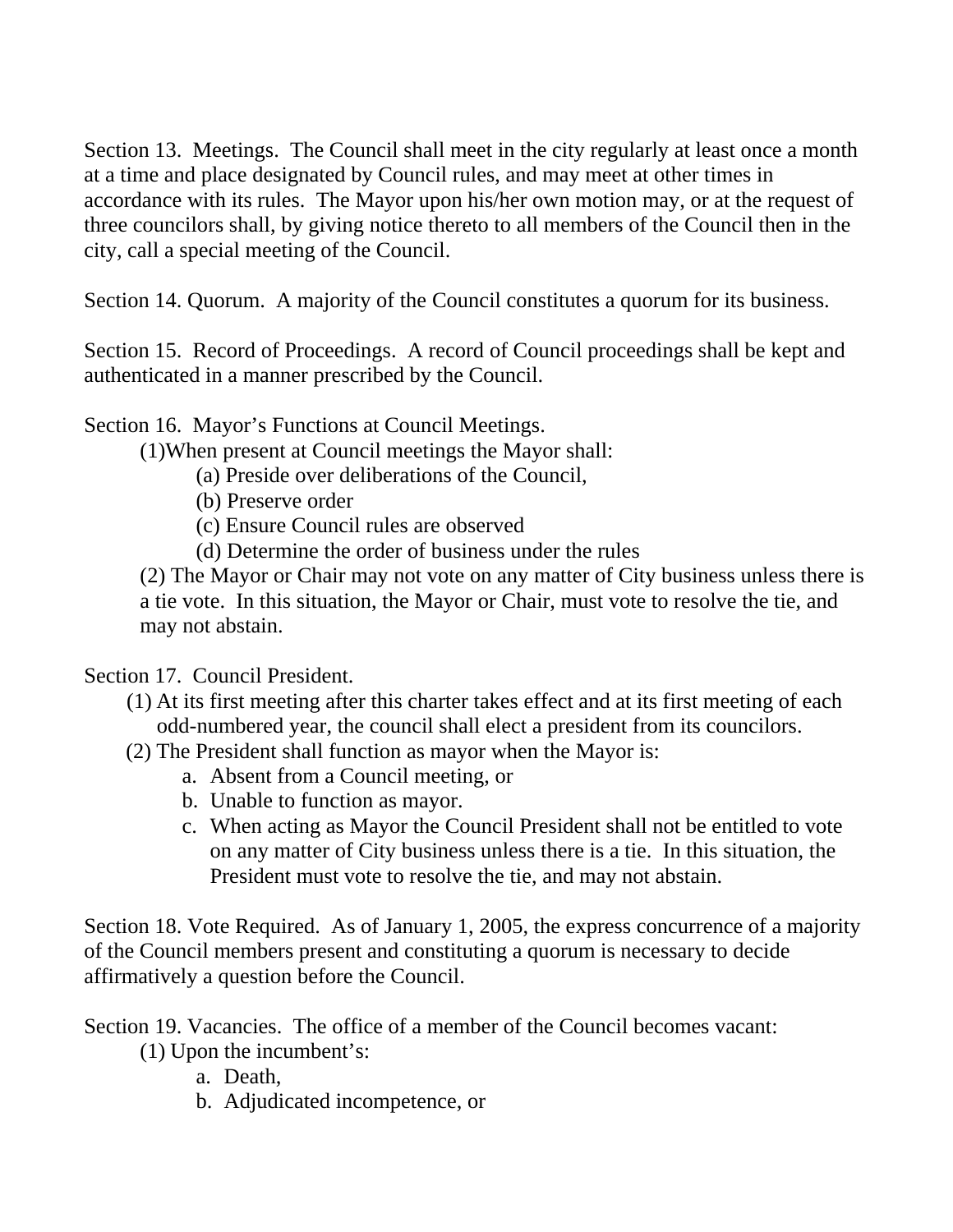c. Recall from the office

- (2)Upon declaration by the Council of the vacancy in case of the incumbent's: a. Failure, following election or appointment to the office, to qualify for the
- office within ten days after the time for his or her term of office to begin,

 b. unexplained absence from all meetings of the Council within a 30-day period,

- c. Ceasing to reside in the city,
- d. Ceasing to be a qualified elector under state law,
- e. Conviction of a public offense punishable by loss of liberty,
- f. Resignation from the office

Section 20. Filling Vacancies: A vacancy in the council shall be filled by appointment by a majority of the Council. The appointee's term of office runs from the time of qualifying for the office until either

- (1) the expiration of the term of the predecessor who left the office vacant or
- (2) the next election at which councilors are elected. If an election comes first, the position shall be subject to election for the original term of the vacated position.

During a council member's inability to serve on the Council or during a member's absence from the City, a majority of the other council members may by appointment fill the vacancy pro tem.

The Council shall have the power, by a two-thirds affirmative vote of the entire Council, to expel any member of the Council for disorderly conduct in Council, inattention to duties or other actions that undermine the Council but only after a process determined by the Council and documented within the Council's resolution of rules.

# Chapter V **Powers and Duties of Officers**

Section 21. Mayor and Council. The Mayor and Council shall appoint:

- (1) Members of committees and commissions established by Council, and
- (2) Other persons required by the Council to act in an advisory capacity to the Council or its appointed committees and commissions.

Section 22. City Manager.

(1) The City Manager is the administrative head of the City government.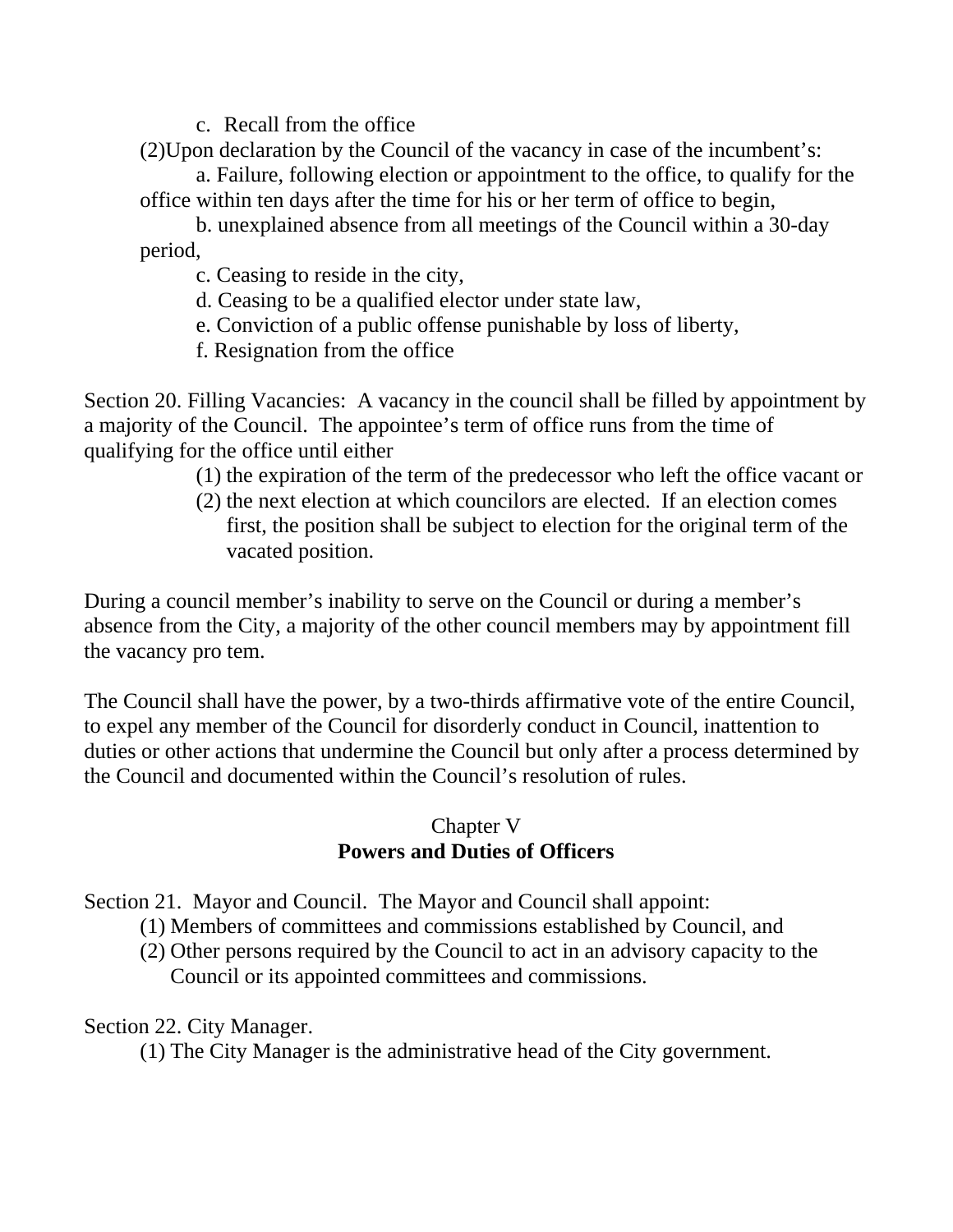- (2) A majority of the Council shall appoint and may remove the Manager. The appointment shall be without regard to political considerations and solely on the basis of administrative qualifications.
- (3) The Manager need not reside in the city.
- (4) Upon accepting the appointment, the Manager shall furnish the City a bond in an amount and a surety approved by the Council. The City shall pay the bond premium.
- (5) The Manager shall be appointed for a definite or indefinite term and may be removed by the Council at its pleasure.
- (6) The Manager shall:
	- a. Attend all Council meetings unless excused by the Council or Mayor;
	- b. Keep the Council advised of the affairs and needs of the City;
	- c. See the provisions of all ordinances are administered to the satisfaction of the Council.
	- d. See that all terms of franchises, leases, contracts, permits and privileges granted by the City are fulfilled;
	- e. Appoint, discipline and remove appointive personnel, except appointees of the Mayor or Council;
	- f. Supervise and control the Manager's appointees in their service to the City;
	- g. Organize and reorganize the departmental structure of City government;
	- h. Prepare and transmit to the Council an annual City budget;
	- i. Supervise City contracts;
	- j. Supervise operation of all City owned public utilities and property; and
	- k. Perform other duties as the Council prescribed consistently with this charter.
- (7) The Manager may not control:
	- a. The Council;
	- b. The Municipal Judge in the judge's judicial functions; or,
	- c. Except as the Council authorizes, appointive personnel of the City whom the Manager does not appoint.
- (8) The Manager and other personnel whom the Council designates may sit with the Council but may not vote on questions before it. The Manager may take part in all Council discussions.
- (9) When the Manager is absent from the City or disabled from acting as Manager, or when the office of Manager becomes vacant, the Council shall appoint a Manager Pro Tem, who has the powers and duties of Manager, except that the Manager Pro Tem may appoint or remove personnel only with approval of the Council.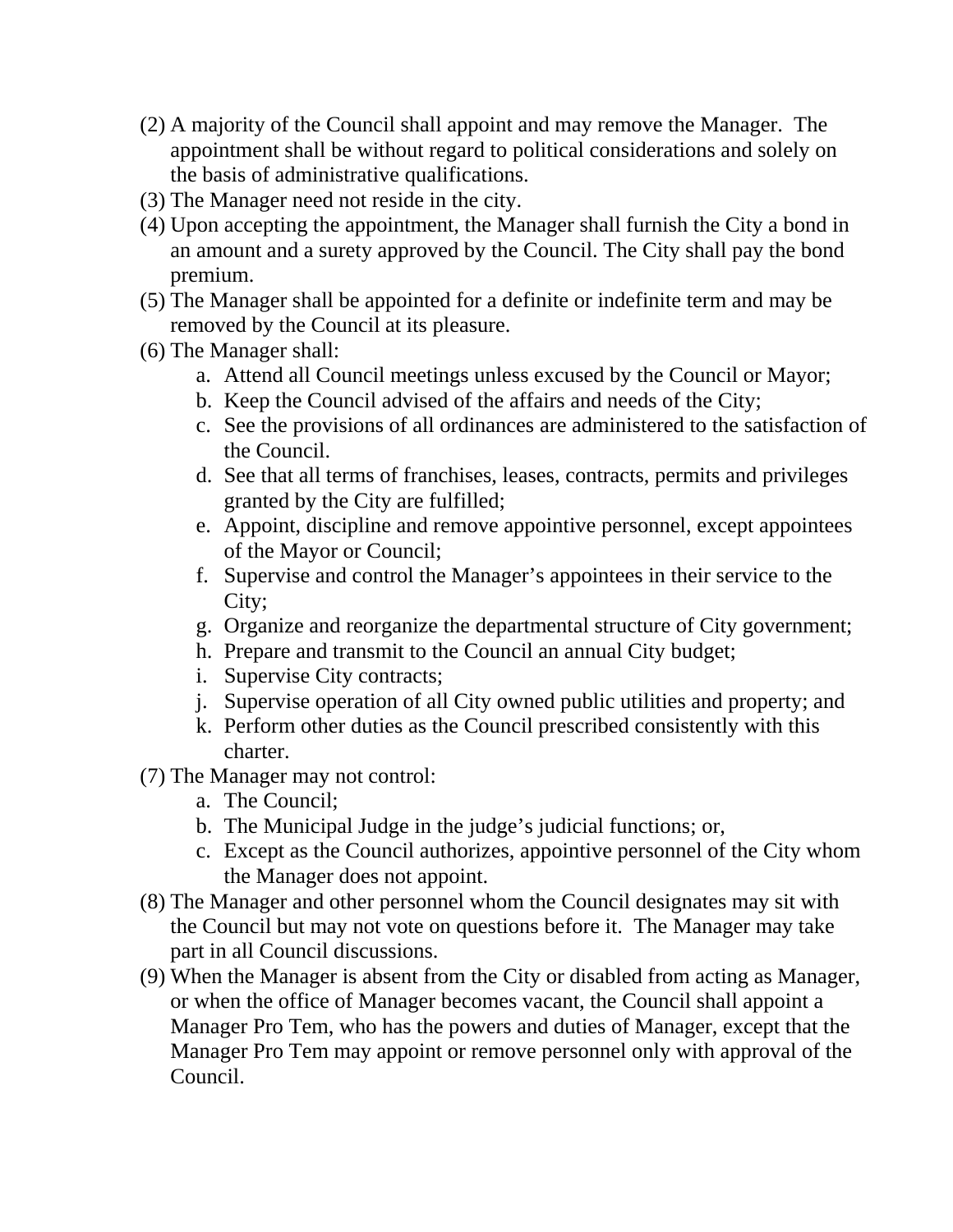(10) Except in Council meeting, no council member may directly or indirectly, by suggestion or otherwise, attempt to influence the Manager or a candidate for the office of Manager in the appointment, discipline, or removal of personnel or in decisions regarding City property or contracts. A violator of this prohibition may be removed from office by a court of competent jurisdiction. In Council meeting, members of the Council may discuss with, or suggest to, the Manager anything pertinent to City affairs.

Section 23. Municipal Court and Judge.

- (1) If the Council creates the office of Municipal Judge and fills it by appointment, the appointee shall hold, within the City at a place and time that the Council specifies, a court known as the Municipal Court for the City of Talent, Jackson County, Oregon.
- (2) Except as this charter or City ordinance prescribes to the contrary, proceedings of the court shall conform to general laws of this state governing justices of the peace and justice courts.
- (3) All area within the City and, to the extent provided by state law, area outside the City is within the territorial jurisdiction of the court.
- (4) The Municipal Court has original jurisdiction over every offense that an ordinance of the City makes punishable. The court may enforce forfeitures and other penalties that such ordinances prescribe.
- (5) The Municipal Judge may:
	- a. Render judgments and, for enforcing them, impose sanctions on persons and property within the court's territorial jurisdiction;
	- b. Order the arrest of anyone accused of an offense against the City;
	- c. Commit to jail or admit to bail anyone accused of such an offense;
	- d. Issue and compel obedience to subpoenas;
	- e. Compel witnesses to appear and testify and jurors to serve in the trial of matters before the court;
	- f. Penalize contempt of court;
	- g. Issue process necessary to effectuate judgments and orders of the court;
	- h. Issue search warrants; and
	- i. Perform other judicial and quasi-judicial functions prescribed by ordinance.

(6) The Council may authorize the Municipal Judge to appoint municipal judges pro tem for terms of office set by the Judge or the Council.

(7) Notwithstanding this section, the Council may transfer some or all of the functions of the Municipal Court to an appropriate state court.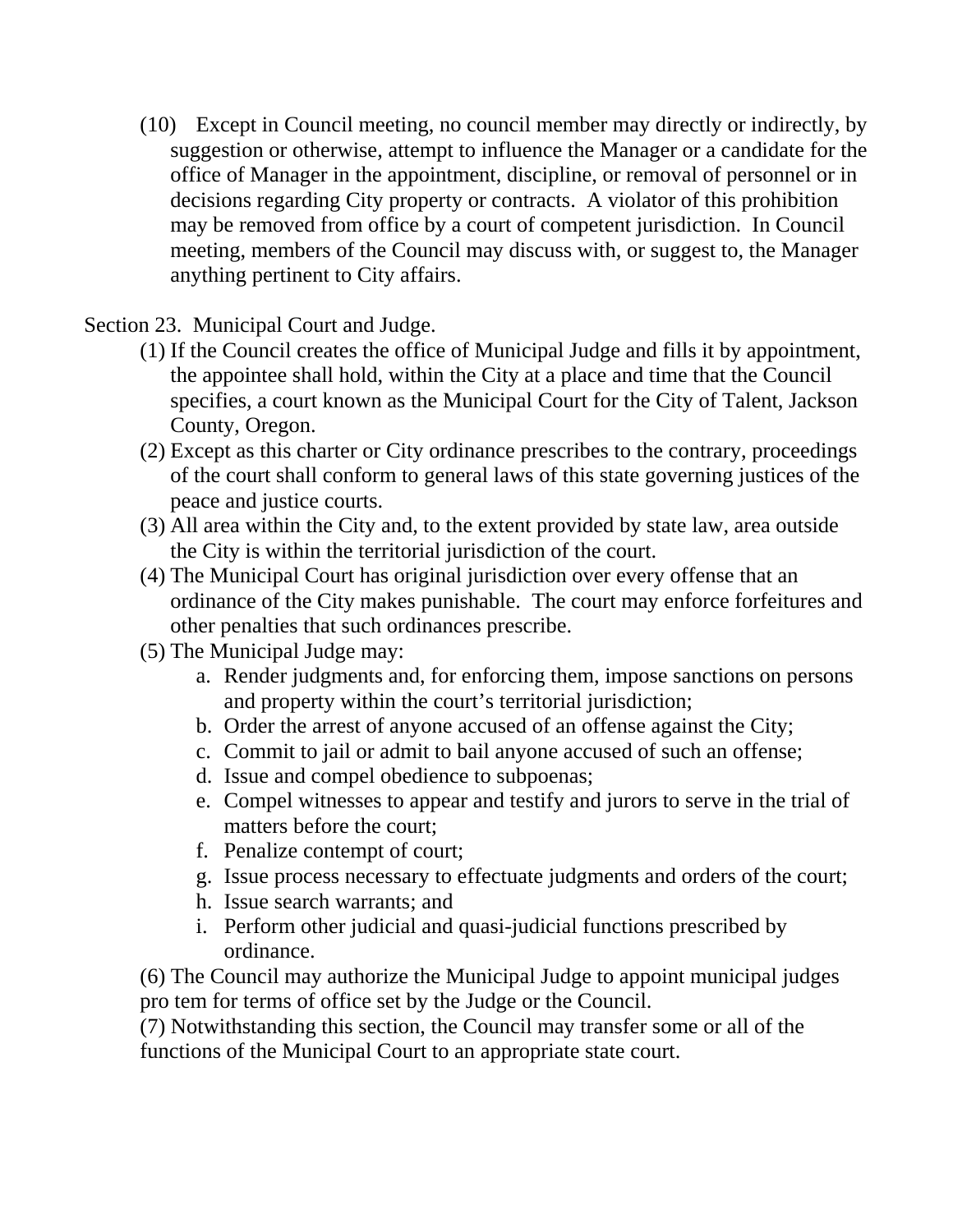# Chapter VI **Personnel**

### Section 24. Qualifications.

- (1) An elective City officer shall be a qualified elector under the State constitution and shall reside and be registered to vote in the city immediately before submitting petition for or being appointed to office.
- (2) No person may be a candidate at a single election for more than one elective City office.
- (3) An elective officer may be employed in a City position that is substantially volunteer in nature. Whether the position is so may be decided by the Municipal Court or in some other manner, whichever the Council prescribes.
- (4) Except as subsection (3) of this section provides to the contrary, the Council is the final judge of the election and qualifications of its members.
- (5) The qualifications of appointive officers of the City are whatever the Council prescribes or authorizes.
- (6) If an elected officer intends to become a candidate for a different elected office within the City and their current term of office does not expire at the same time as the term of office to which they aspire they deliver their resignation from the currently held office
	- a. in writing to the City Manager
	- b. no later than the first day ballot petitions become available to candidates for the office they are vacating.

Section 25. Compensation. The Council shall prescribe the compensation, if any, of City officers. The Council may prescribe a plan for reimbursing City personnel for expenses that they incur in serving the City.

Section 26. Merit System. Subject to all collective bargaining agreements between the City and one or more groups of its employees, the Council shall prescribe rules governing recruitment, selection, promotion, transfer, demotion, suspension, layoff and dismissal of City employees, all of which shall be based on merit and fitness.

Section 27. Political Rights. By policy the Council may affirm the rights of City personnel to participate in political activities and may limit those activities to the extent necessary for orderly and effective operation of the City government.

Section 28. Oath. Before assuming City office, an officer shall take an oath or shall affirm that he or she will faithfully perform the duties of the office and support the constitution and laws of the United States and of the State of Oregon.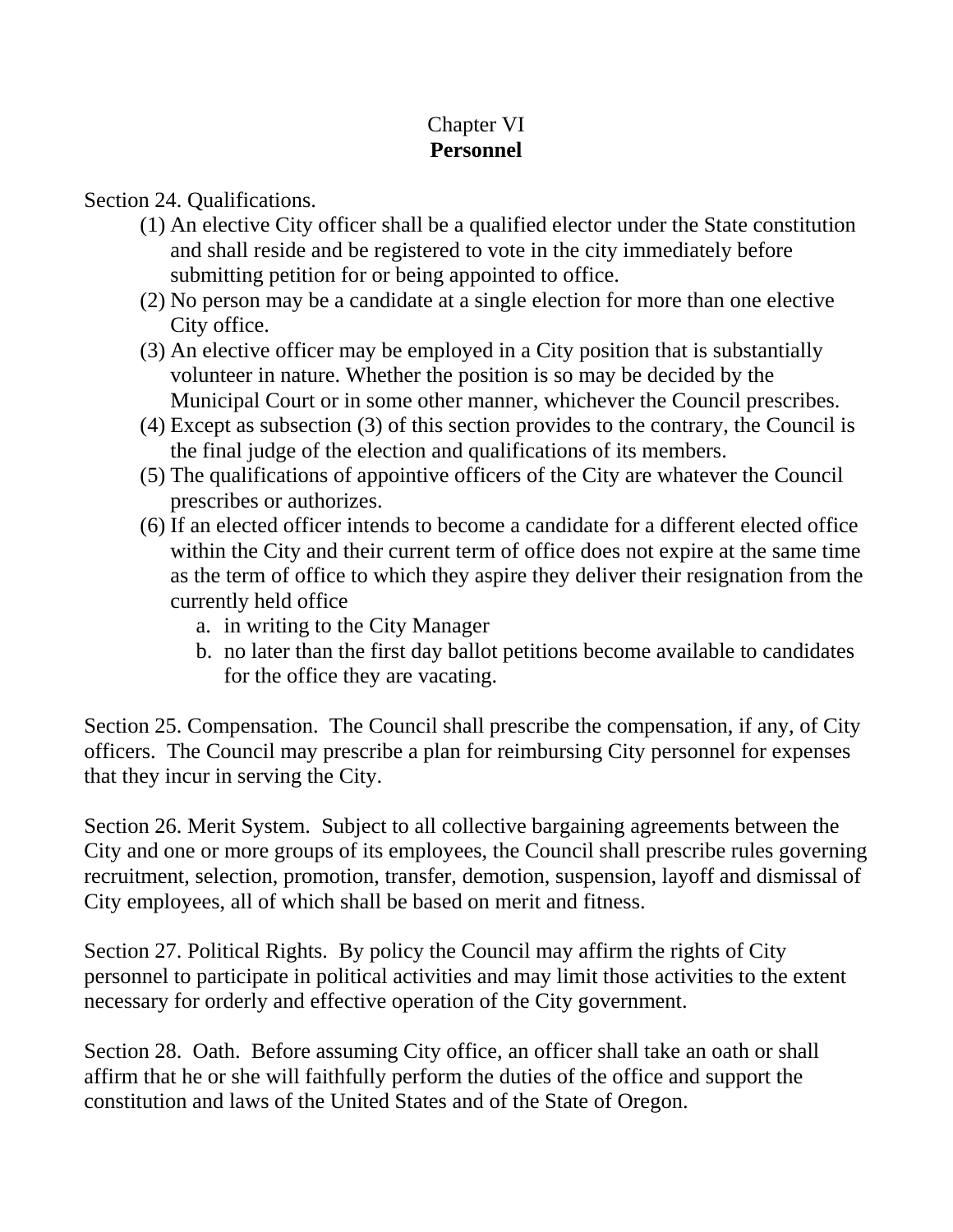### Chapter VII **Elections**

Section 29. State Law. Except as this charter or a City ordinance prescribes to the contrary, a City election shall conform to state law applicable to the election.

Section 30. Nominations. A person may be nominated in a manner prescribed by general ordinance to run for an elective office of the City.

# Chapter VIII **Ordinances**

Section 31. Ordaining Clause. The ordaining clause of an ordinance shall be "The City of Talent ordains as follows:"

Section 32. Adoption by Council.

- (1) Except as subsection (2) of this section allows adoption at a single meeting and subsection (3) of this section allows reading by title only, an ordinance shall be fully and distinctly read in open Council meeting on two different days before being adopted by the Council.
- (2) Except as subsection (3) of this section allows reading by title only, the Council may adopt an ordinance at a single meeting by the express unanimous votes of all Council members present, provided the ordinance is read first in full and then by title.
- (3) A reading of an ordinance may be by title only if:
	- a. No Council member present at the reading requests that the ordinance be read in full
	- b. At least one week before the reading:
		- i. A copy of the ordinance is provided for each Council member,
		- ii. Three copies of the ordinance are available for public inspection in the office of the custodian of City records, and
		- iii. Notice of their availability is given by written notice posted at the City Hall and two other public places in the city.
- (4) An ordinance read by title only has no legal effect if it differs substantially from its terms as it was filed prior to the reading unless each section so differing is read fully and distinctly in open Council meeting before the Council adopts the ordinance.
- (5) Upon the adoption of an ordinance, the ayes and nays of the Council members shall be entered in the record of Council proceedings.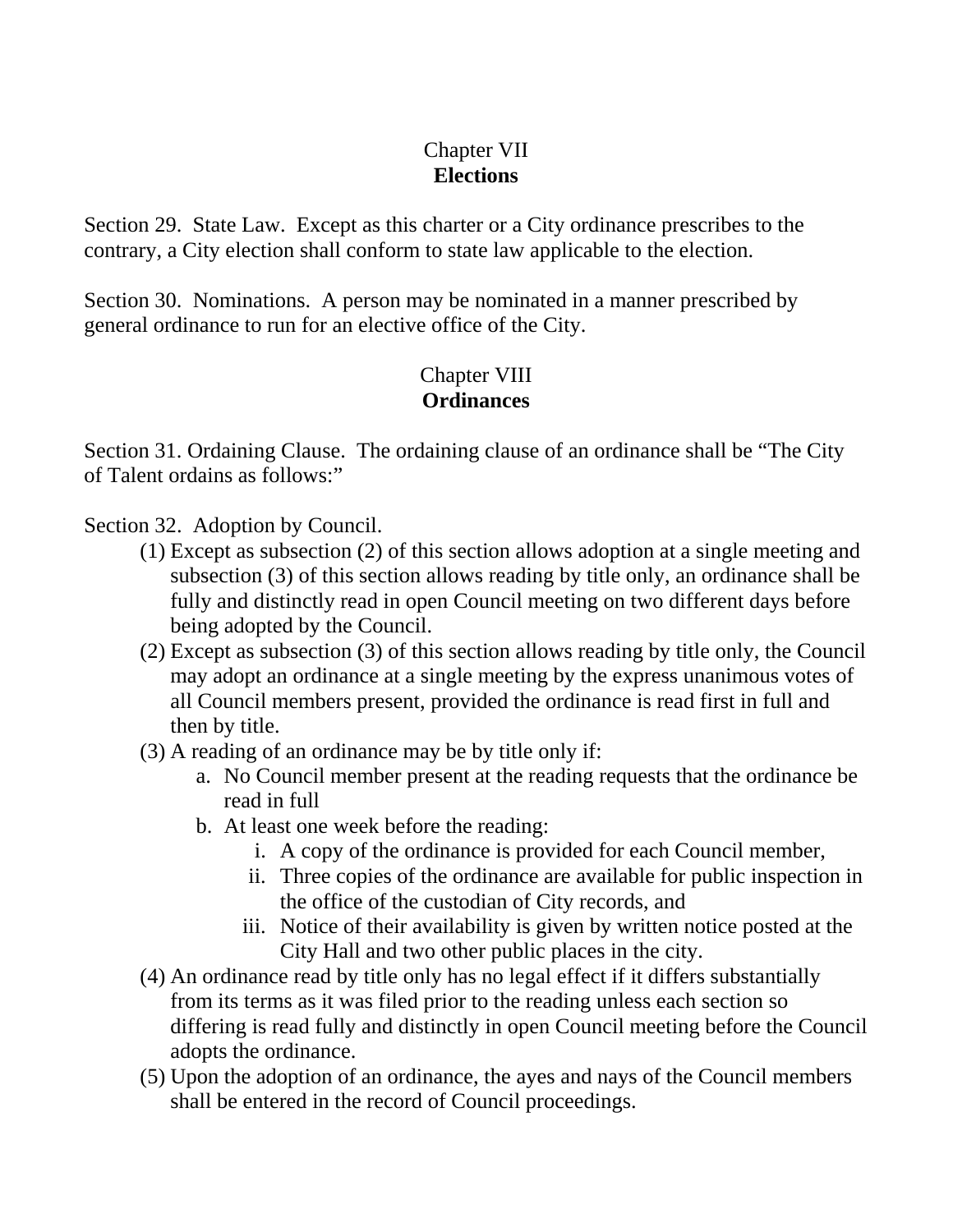(6) After adoption of an ordinance, the custodian of City records shall endorse it with its date of adoption and the endorser's name and title of office.

Section 33. Effective Date. A non emergency ordinance takes effect on the thirtieth day after its adoption or on a later day the ordinance prescribes. An ordinance adopted to meet an emergency may take effect as soon as adopted.

### Chapter IX **Public Improvements**

Section 34. Procedure.

- (1) The procedure for making, altering, vacating, or abandoning a public improvement shall be governed by general ordinance or, to the extent not governed, by applicable state law. Proposed action on a public improvement that is not declared by two-thirds of the Council present to be needed at once because of an emergency shall be suspended for six months upon remonstrance by owners of land to be specially assessed for the improvement. The number of owners necessary to suspend the action shall be prescribed by general ordinance. A second such remonstrance suspends the action only with the consent of the Council.
- (2) In this section "owner" means the record holder of legal title or, as to land being purchased under a Land Sale Contract that is recorded or verified in writing by the record holder of legal title, the purchaser.

### Chapter X **Miscellaneous Provisions**

Section 36. Annexation. Annexation to the City of Talent may be approved by City Council unless a majority vote of the electorate is requested by

- (a) a verified petition signed by 100 qualified voters or one (1) percent of the qualified voters, whichever is greater or
- (b) a majority of the City Council, or
- (c) when required by the law of Oregon

Section 37. Debt. The City's indebtedness may not exceed debt limits imposed by state law. A City officer or employee who creates or officially approves indebtedness in excess of this limitation is jointly and severally liable for the excess. A charter amendment is not required to authorize City indebtedness.